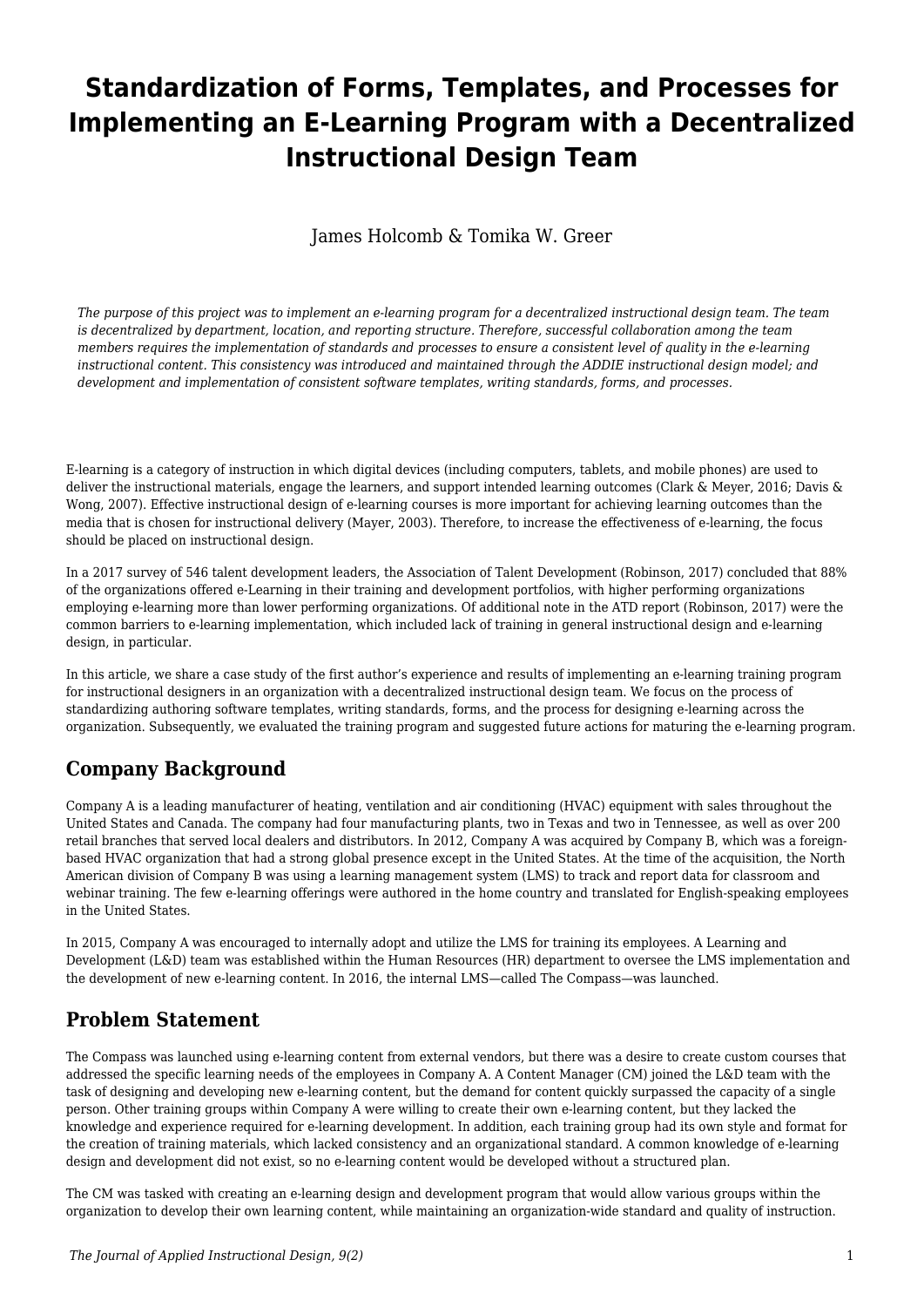The decentralized instructional designers in the various departments were experienced in creating instructional content for classroom and webinar training but had no experience in the design and development of e-learning content.

Therefore, the purpose of this project was to create an e-learning program at Company A that would allow instructional designers across the organization to develop instructional content that is consistently formatted, instructionally sound, and SCORMcompliant for the LMS. The goal of the program was to standardize the entire instructional design process from initial contact with a subject matter expert (SME) to evaluation of the final product.

### **Conceptual Framework**

The design of an e-learning course can enhance or hinder the retention of information by the learner (Mayer, 2003; Sorden, 2005). An effective e-learning course should be designed to optimize the cognitive abilities of the learner by tailoring the instructional materials to minimize extraneous cognitive processing and promote essential cognitive processing (Clark & Meyer, 2016; Mayer & Moreno, 2003). Such a design requires an understanding of how individuals analyze and retain information during the learning process (Sorden, 2005).

The project at Company A was based on the application of the Cognitive Learning Theory (Meyer & Moreno, 2003) to e-learning design. Moreover, like many other organizations (Klein & Kelly, 2018), the L&D team at Company A uses the ADDIE model as a structured model of instructional design for all training design and development projects. Finally, the Capability Maturity Model (Marshall, 2001) formed a basis for evaluating the resulting training program.

#### **Cognitive Learning Theory for E-Learning**

Multimedia learning is a form of e-learning that involves information acquisition and/or knowledge construction when the instruction is presented using words and pictures together (Mayer, 2002; Mayer & Moreno, 2003). In multimedia learning, multimedia narration and graphical images produce verbal and visual mental representations, which integrate with prior knowledge to construct new knowledge (Kirschner, 2002; Mayer & Moreno, 2003). This concept is outlined in the Cognitive Theory of Multimedia Learning and is based on four assumptions (Sweller et al., 1998). The first assumption is that a person's short-term memory includes subsystems for processing auditory and visual information (Mayer & Moreno, 2003). The second assumption is that each subsystem of the short-term memory has a limited capacity (Miller, 1956). The third assumption is that humans can learn when they are able to attend to relevant incoming information, organize that information, and integrate the information into existing knowledge (Mayer & Moreno, 2003). The fourth assumption states that learning connections can only be made if the visual and verbal information in the short-term memory correspond to each other (Sorden, 2005).

As outlined in the Cognitive Theory of Multimedia Learning (Mayer & Moreno, 2003; Sorden, 2005), these four assumptions translate into the following practical applications for e-learning design and development:

- Use a combination of text and images that share a mutual relevance (Mayer, 2002).
- Present information in smaller "chunks" to avoid cognitive overload due to the limited capacity of the short-term memory (Meyer & Moreno, 2003).
- Design and develop instructional materials that are relevant and meaningful to the learner to enhance learning (Sorden, 2005).
- Create instruction that calls upon previously developed schema (from long-term memory) to reduce the cognitive load on the short-term memory (Kirschner, 2002).

#### **Addie Model**

The ADDIE model (Schlegel, 1995) of instructional design was adopted as the standard for the design and development of instructional content at Company A. The ADDIE model implies a progression of five phases of instructional design: Analyze, Design, Develop, Implement, and Evaluate. In the project described herein, the CM executed ADDIE as shown in Figure 1.

#### Figure 1

ADDIE Model of Instructional Design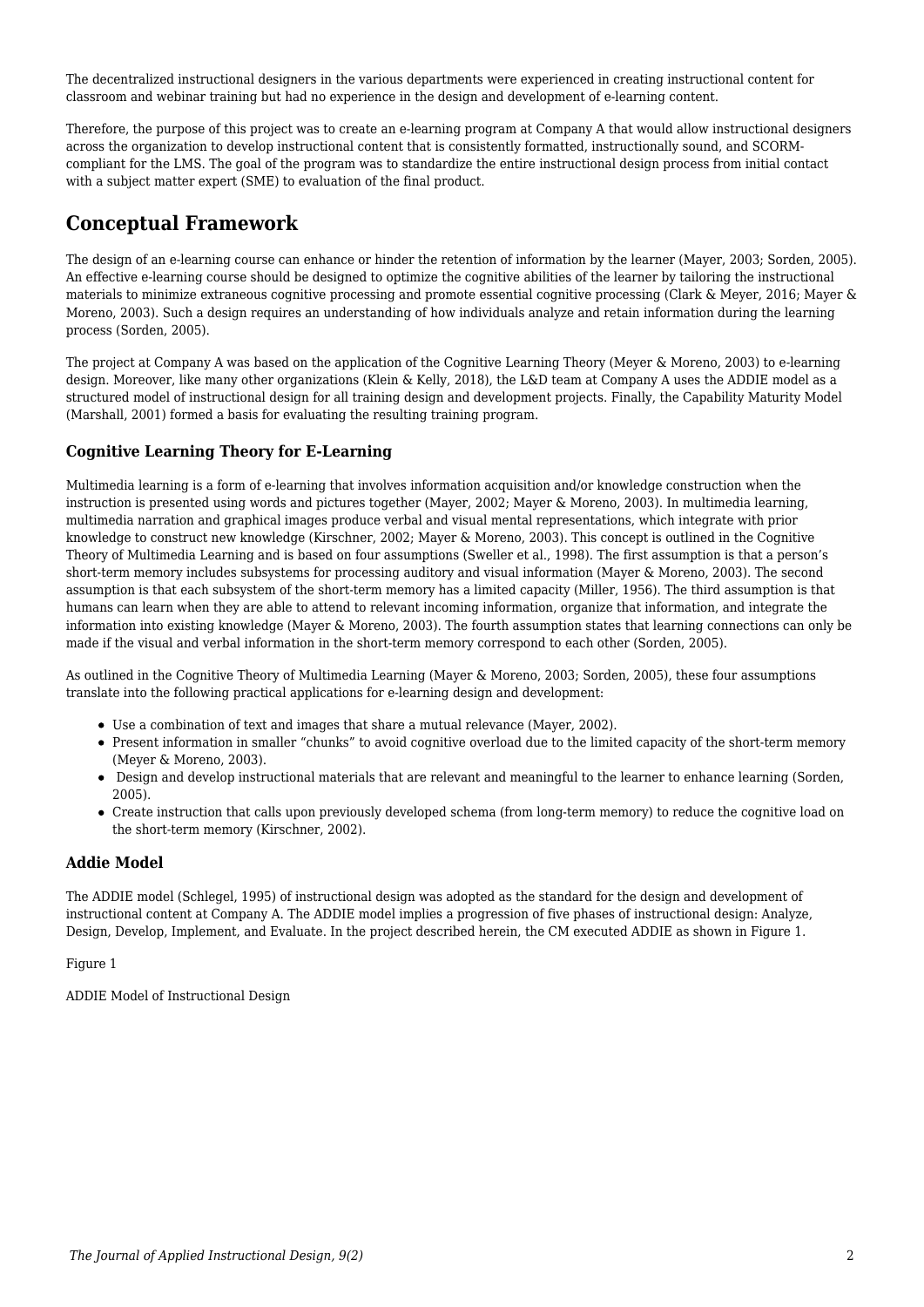

As executed in Company A, the first four phases of ADDIE are represented as a cycle with the Evaluate phase continuously applied to all other phases to ensure the learning program meets the required objectives. The ongoing evaluation of the current project was based on the Capability Maturity Model (Paulk et al., 1993).

#### **Capability Maturity Model**

A high-quality e-learning program matures over time as the participants and stakeholders in the program adapt and change. This maturing process can be charted using a Capability Maturity Model (CMM), which tracks the progress of a learning program from inception to full maturity. Capability maturity models were developed to reflect the idea that organizations engaging in these types of improvement actions consciously and repeatedly were more effective than organization that did not do so (Marshall, 2001). A CMM is composed of five levels of maturity that create a foundation for continuous performance improvement (Marshall & Mitchell, 2002; Paulk et al., 1993):

- 1. **Initial**: Process is at an ad hoc starting point.
- 2. **Repeatable**: Process is documented and can potentially be repeated.
- 3. **Defined**: Process is confirmed, documented, and standardized.
- 4. **Managed**: Detailed measures of the process and product quality are collected and controlled.
- 5. **Optimizing**: Continuous process improvement is facilitated by feedback from the process and new ideas.

Marshall and Mitchell (2002) adapted the standard CMM to e-learning to create an e-Learning Maturity Model (eMM) that can be used as a framework to improve e-Learning processes. The five levels of the CMM were adjusted to better align with the principles of e-learning design and development, which resulted in the following levels:

- 1. **Initial**: No formal processes exist.
- 2. **Repeatable**: Clear objectives for e-learning with deliberate process established.
- 3. **Defined**: Defined, structured, and integrated process for learning.
- 4. **Managed**: Ensuring the quality of both the e-learning resources and student learning outcomes as an organizational approach.
- 5. **Optimizing**: Continual improvement of educational effectiveness.

For each level of the cMM, key outcomes are assessed in four areas: *Student Learning*, *Resource Creation*, *Project Support*, and *Organization*. The maturity level of each of these areas also increases across the five levels of the eMM.

# **Method**

In the field of instructional design, "the current focus is on the design and utilization of both instructional and non-instructional processes and resources to improve learning and performance" (Klein & Kelly, 2018, p. 225). Accordingly, to standardize elearning design and development across Company A, the content manager determined that several processes, forms, templates, and standards would need to be developed. The fundamental tenets of Cognitive Learning Theory (Mayer & Moreno, 2003) could be achieved for Company A by implementing writing standards, software templates, an internal instructional design process, and forms for gathering requirements. The focus on these four items represents the five phases of the ADDIE model and when used properly, they would help Company A establish consistency in the e-learning courses produced across the entire decentralized instructional design team.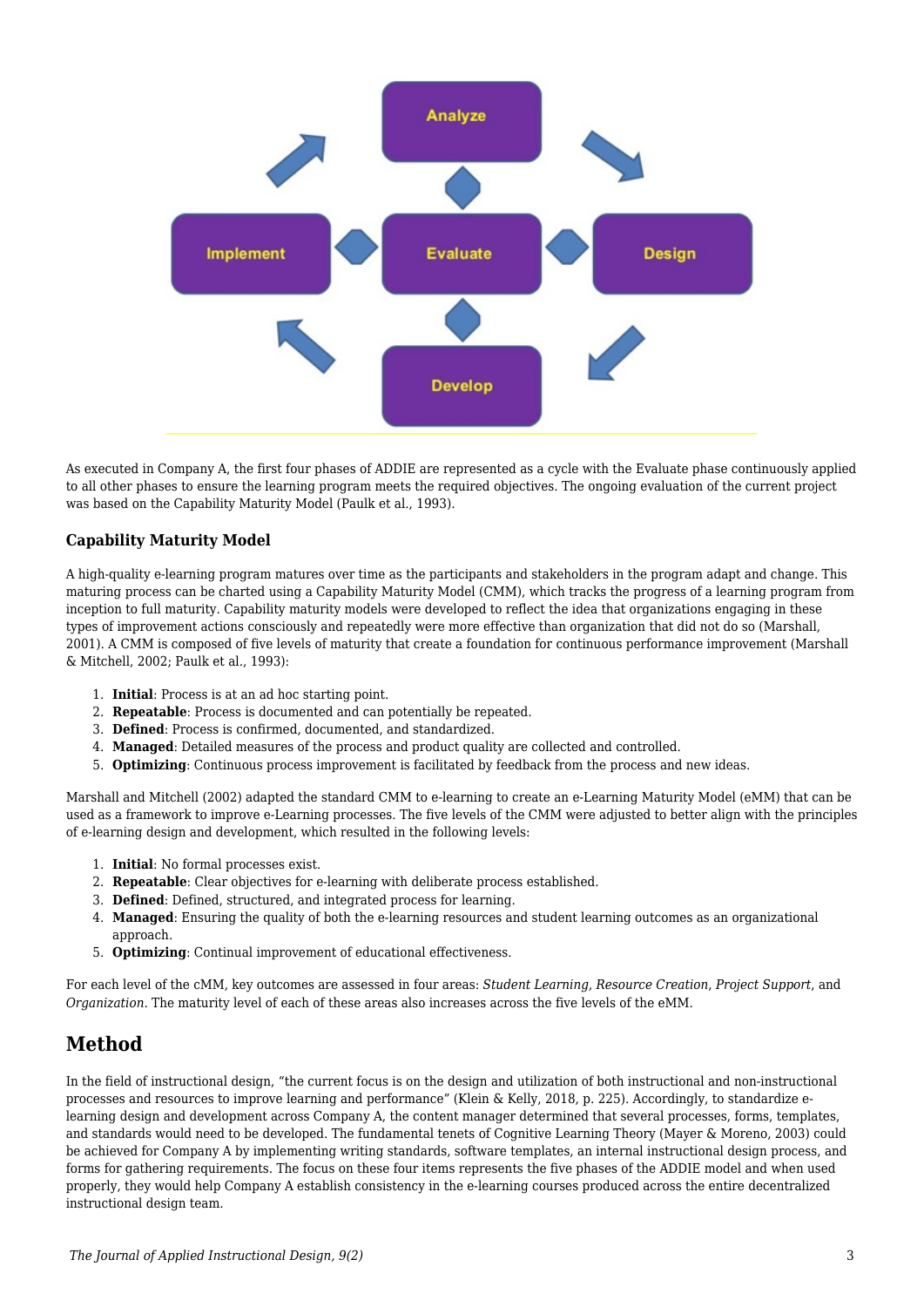#### **Standardized Writing Style for E-Learning Design and Development**

Writing standards have implications for the design and development phases of the ADDIE model. The underlying foundation of effective e-learning design and development rests in the concepts of entering a cognitive state of flow (Davis & Wong, 2007) and efficient cognitive processing (Paas et al., 2003). These ideals are partially attained through the consistent use of instructional text and an e-learning interface and formatting structure that remains the same, regardless of the course or instructional designer. To achieve consistent text, the CM sought a set of writing standards from the organization. The standards provided were very limited and not in use by much of the organization, so the CM deemed it necessary to create a functional set of writing standards for the e-learning program, which would follow the Microsoft Manual of Style 4th edition.

#### **Standardized Software Templates for E-Learning Design and Development**

Authoring software is commonly used to develop e-learning courses as evidenced by Klein and Kelly's (2018, p. 231) finding that "knowledge and experience with e-learning authoring software such as Captivate, Presenter, Storyline, or Lectora" is the third most common competency identified in job announcements for instructional designers. Software templates can be used to create a consistent learner experience from slide-to-slide and from course-to-course. The learner should not be focused on the design of the course, but rather on the content embedded within the course. A properly designed template should be leveraged during the design and development phases of the ADDIE model to reduce the intrinsic cognitive load of the learner.

When this project began, the CM was using Lectora to build e-learning courses. Course builders in other departments were using authoring software entitled Claro, which is associated with the LMS. The CM developed an e-learning template for Lectora that met all standards of cognitive efficiency and received approval from the project sponsor and an executive stakeholder. The template for Claro required the development of two templates due to the nature of the software. Claro imports a presentation from PowerPoint, which can then be further enhanced. A basic PowerPoint presentation file that is specific to Claro was created by the CM. The CM also created a template in Claro that incorporated the required branding standards of the company. There are limitations within the Claro software regarding navigation, so a less than desired outcome had to be accepted. The Claro templates were also approved by the project sponsor and executive stakeholder.

Each of the authoring software in use required a basic development template that incorporated required branding standards, such as company colors, logos and copyright language. Additional requirements included a consistent navigation structure with controls and are easy to see and use. The intent of the template design is to make all of the colors, borders, and controls fade into the background so the learner is focused on the instructional content rather than extraneous aspects of the course.

As the project progressed, two instructional designers were added to the L&D team in the HR department. These designers did not have working knowledge of Lectora or Claro. Instead, they were experienced in Articulate Storyline – a third authoring software. Because these designers needed a template in Storyline to perform their duties, the CM added an additional template creation to the project schedule. Under the guidance of the CM, the new instructional designers created a working template for Storyline that allows multiple branded courses to be published from a single file. This feature allows the designers to create a single course containing instructional content that publishes for multiple brands through the use of variables for the company name and associated images.

The software templates allow the flow of content in all courses to meet the pattern expectations of the learner. Each slide of a course has a specified flow of content from slide to slide, and from section to section, supporting the coherence effect of elearning (Mayer, 2002). Figure 2 was developed to assist the course designers with content design and development.

Figure 2

Illustration of Standard Content Flow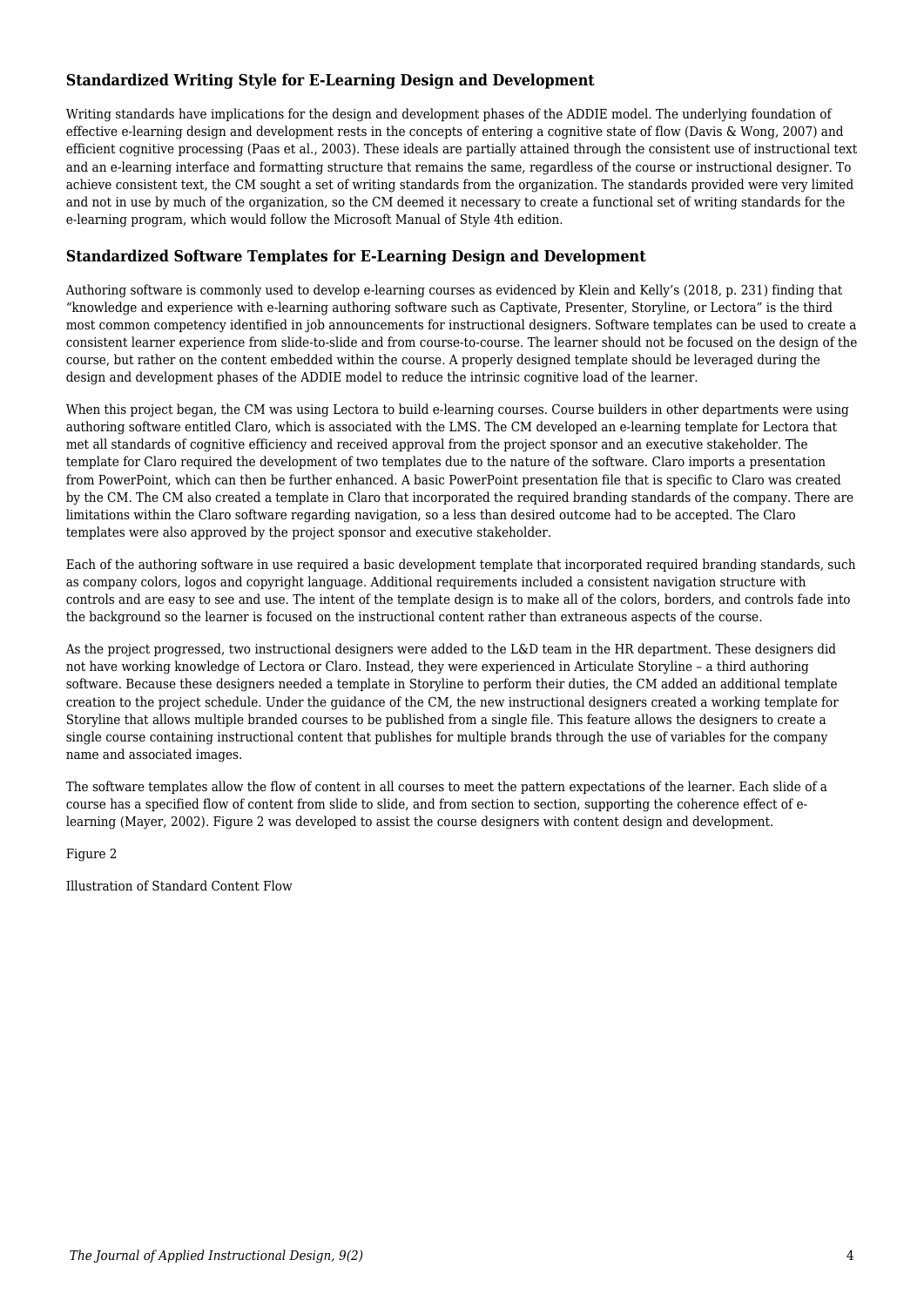

#### **Standardized E-Learning Instructional Design Process**

The newly created instructional design processes are applicable for all phases of the ADDIE model and are the nucleus of the standardization across the organization. Prior to the initiation of the project, the organization had instructional designers and instructors who each created classroom training materials on their own. The instructional designers had their own process that followed the phases of the ADDIE model. The CM augmented this established process to incorporate the additional steps of elearning development and implementation, as shown in Figure 3. The area enclosed in the dashed blue line contains the steps that were added to the existing instructional design process. The CM acquired approval for this process from the project sponsor. All elearning content developed in Company A must follow this new process.

Figure 3

Augmented Instructional Design Process

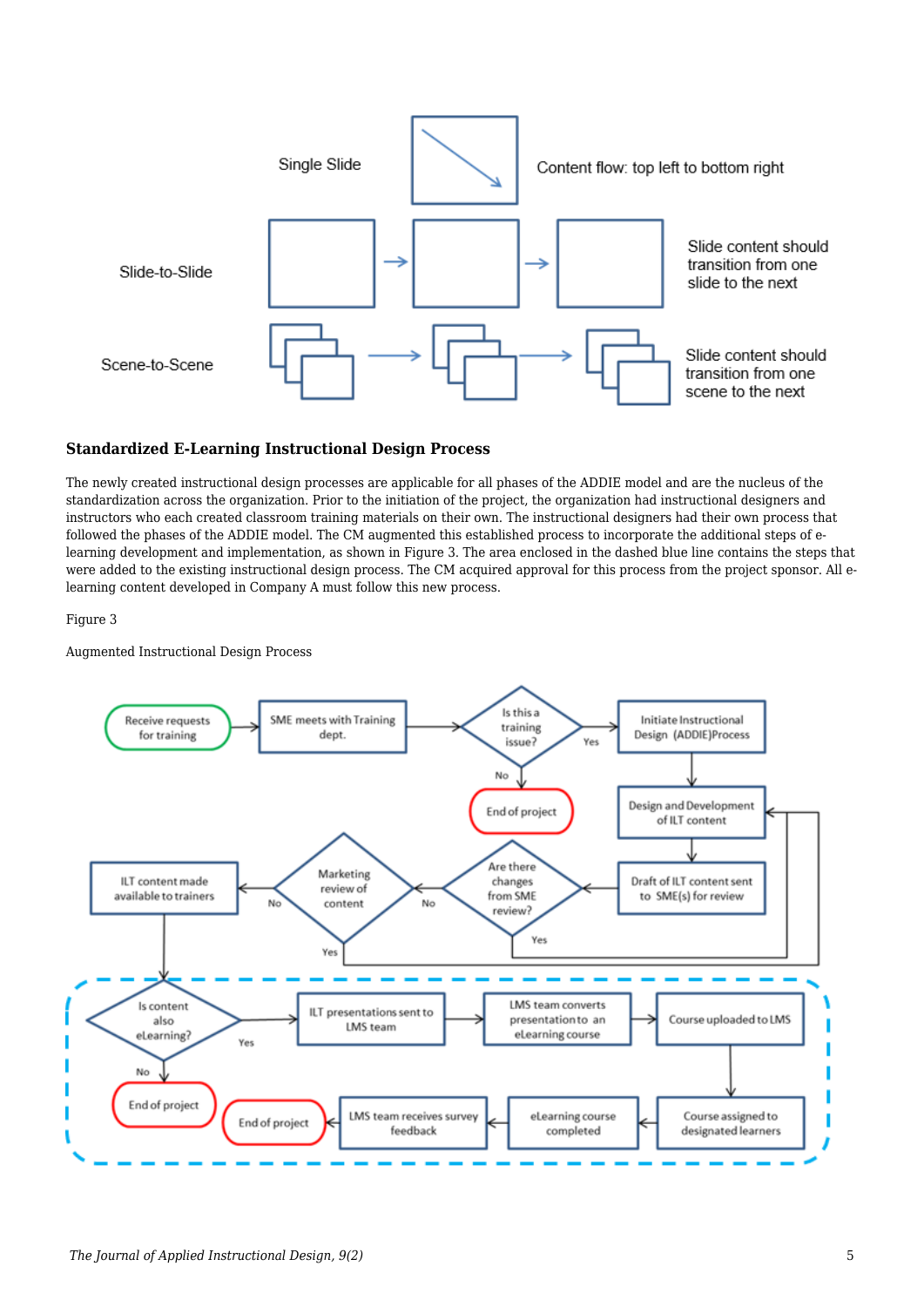The addition of L&D instructional designers in the HR department required the development of an internal process for the development and review of e-learning content. Figure 4 is an illustration of the process for e-learning design and development within the L&D team, along with an internal process for the review of content.

#### Figure 4

Revised Instructional Design Process (L&D Team)



To standardize the evaluation phase a survey with uniform evaluation questions was included in every course in the LMS. Figure 5 contains details for the evaluation process of an e-learning course at Company A. The CM is responsible for implementing the steps of the evaluation process.

#### Figure 5

E-Learning Course Evaluation Process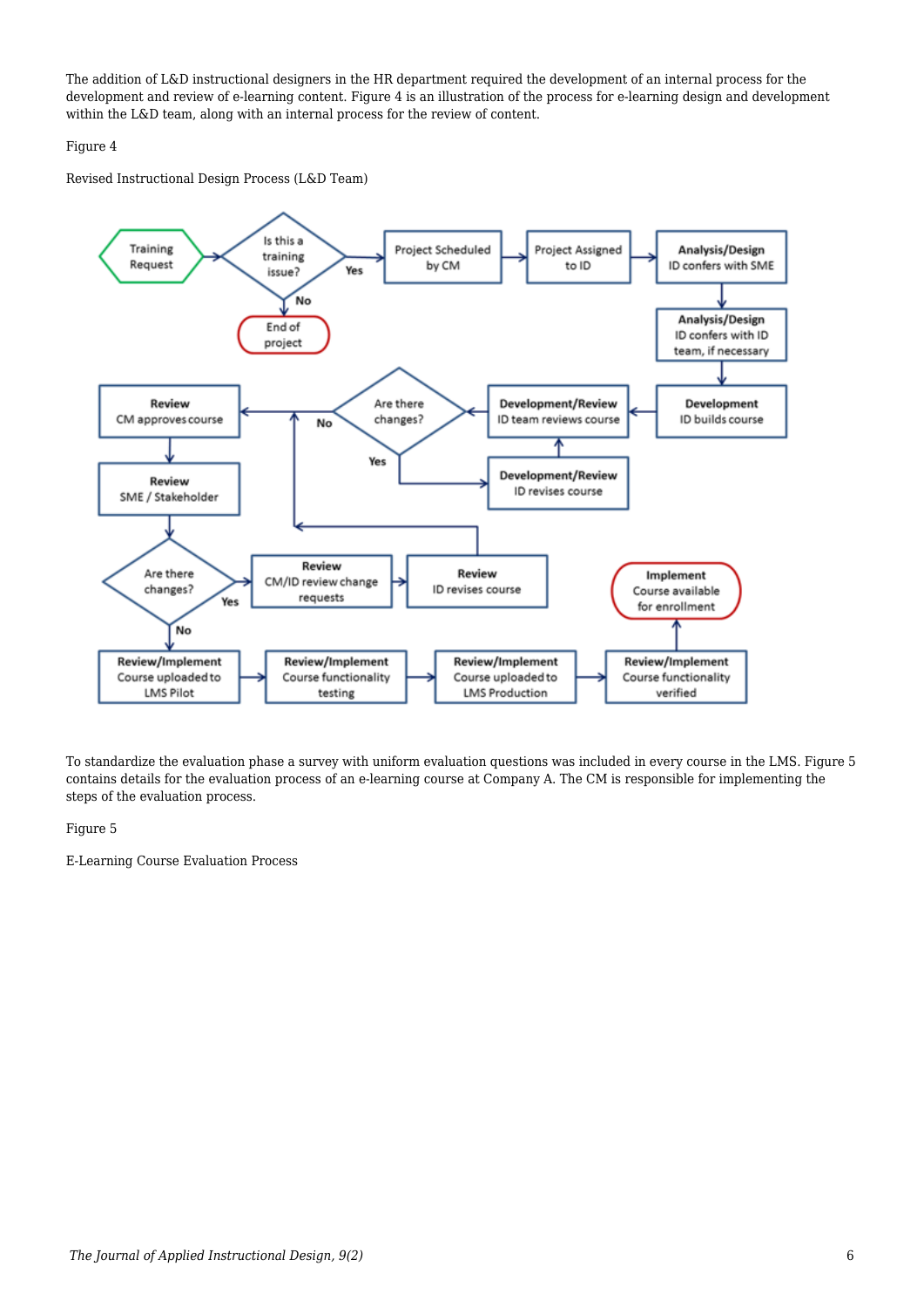

#### **Standardized Forms for Gathering Requirements**

Creation of learning activities in the LMS can be time consuming, especially if all details are not included with the initial request. Effective collaboration and communication are vital for success even in the analysis phase of an instructional design project (Klein & Kelly, 2018). A string of email threads and/or phone calls to clarify design and development specifications results in wasted time and possible errors. To remedy this situation, the CM met with the CM and LMS team to determine the types of required forms and the necessary information to be gathered on each form. The new requirements gathering forms allow for stakeholders to efficiently and accurately initiate the analysis phase of the ADDIE model. The three forms determined to be required were the Course Creation Request, the Section Request, and the Assignment Request forms.

The *Course Creation Request* form is applicable to any type of training to be created in the LMS, including e-learning courses. This form contains the basic information listed in the LMS about the training. The *Section Request* form serves a dual purpose. This form is used to create a classroom training course in the LMS, which included details such as Location and the Number of Students. Once a classroom course is created in the LMS, sections of this course must be created with specific dates and times. This form can be used to add sections to an existing classroom course, as well as create a new classroom course and sections. The *Assignment Request* form contains information about the learners and the training activities to be assigned. This form is the most widely used as assignments are requested at a higher rate than courses are created.

All forms were initially created in a PDF format and sent to the requestors as necessary. The requestors had difficulty submitting the forms and complained about the number of separate documents, so the forms were reformatted into a single Excel document. All forms are included on separate worksheets and instructions for completing the forms are also included in the Excel file.

#### **Training for New Standardized Elements**

The final stage of the e-learning program was training the decentralized instructional designers on the authoring software and basic e-learning principles. The instructional designers had previous experience in designing classroom presentations; however, making the transition to effective e-learning course design required additional instruction. The CM scheduled a two-day training session where the CM provided instruction on the process for converting a PowerPoint presentation into a basic e-learning course. Claro was used as the authoring software because no additional cost was required. On day one of the training, the CM provided instruction on the preparation of a PowerPoint file, the Claro interface, importing a PowerPoint file to Claro, and some basic functionality such as adding text boxes, images and audio. On day two, the instructional designers learned to create basic interactions, create an assessment, and publish the course for the LMS. An overview of the writing standards, Claro template, and review process were also discussed.

### **Results**

This e-learning instructional design project resulted in new writing standards, new standardized instructional design processes, new forms for gathering e-learning requirements, and a set of templates to be used with authoring software to create uniform instructional materials across Company A. These e-learning program elements were deemed necessary to establish consistency in instructional design across a decentralized instructional design team. Such consistency facilitates flow and cognitive efficiency among the learners in the e-learning environment.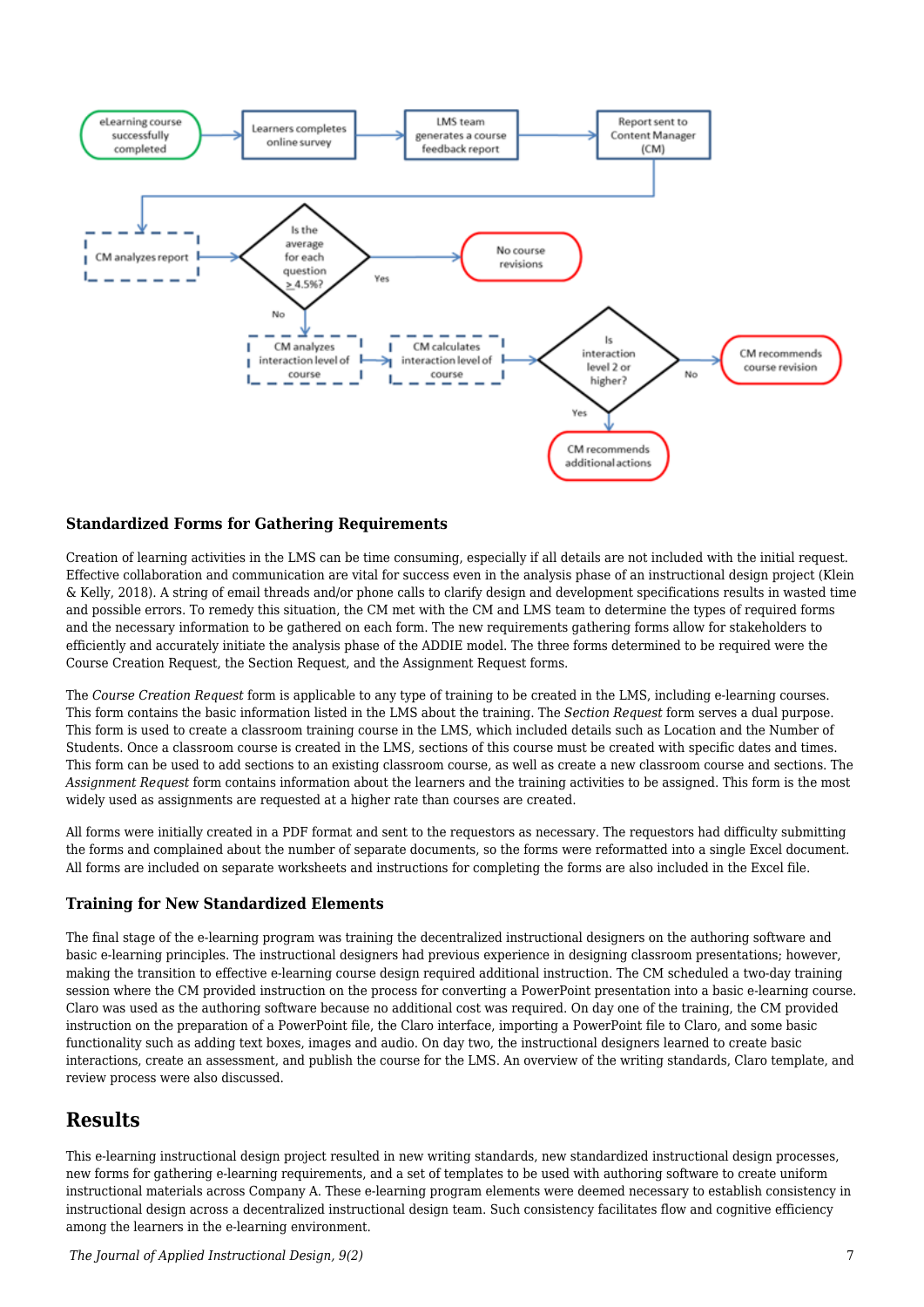#### **Writing Standards Guide**

A Writing Standards Guide was created to ensure consistent standards of writing and interactions in the e-learning content. The writing standards document contains the most common writing issues encountered in e-learning development with the topics appearing in alphabetical order. Table 1 contains an example of one of the terms in the writing standards document.

Table 1

Example of Term in Writing Standards Document

| Item | <b>Description/Rule</b>                                                                                                                    | Example                                                                                                                                                                                                                                                                 |
|------|--------------------------------------------------------------------------------------------------------------------------------------------|-------------------------------------------------------------------------------------------------------------------------------------------------------------------------------------------------------------------------------------------------------------------------|
|      | Appears Use appears as an intransitive verb; use<br>displays as a transitive verb. Displays<br>requires a direct object; appears does not. | Do: A message appears if you try to exit the application<br>without saving the transaction. Don't: If you try to exit<br>application without saving the transaction, a message displays.<br>Do: Microsoft Windows displays a message if you do not log on<br>correctly. |

Initially, instructional designers seemed unsure that they would be able to enact all the standards in their course creation. Therefore, the implementation of the standards has been an ongoing process that began with significant frustration by the designers; but time and experience has led to improved writing. As designers become more aware of the most common rules within the standards, the number of corrections has decreased; and their confidence has risen. Going forward, the CM has set a goal that e-learning content be 95% free of errors during the initial review.

#### **Authoring Software Templates**

 The authoring software templates have made course development easier and more consistent. Developers can focus on course content and presentation rather than focusing on color schemes and navigation controls. The addition of JavaScript functions allowed the developers to personalize the instruction (Mayer, 2002) by using the name of the learner on various screens throughout the e-learning course.

#### **Instructional Design Processes**

Implementation of new instructional design processes sparked an initial learning curve. However, the stakeholders and course creators were able to adapt and adopt the processes without issue. The L&D team immediately embraced the new processes with no pushback. The decentralized instructional designers understood and accepted the new processes, but the utilization of the processes is limited as they do not currently create enough e-learning content to intuit the process. Time and additional experience with e-learning development should increase the use of the e-learning instructional design process among the decentralized instructional designers.

#### **Requirements Gathering Forms**

Reformatting the forms to a single Excel file has resulted in more frequent use by the course initiators/requestors and the LMS team. Figure 6 is an image of the Instructional worksheet in the Excel file. This worksheet serves as a cover sheet with instructions and descriptions of each of the forms.

Figure 6

Instructional Worksheet in Excel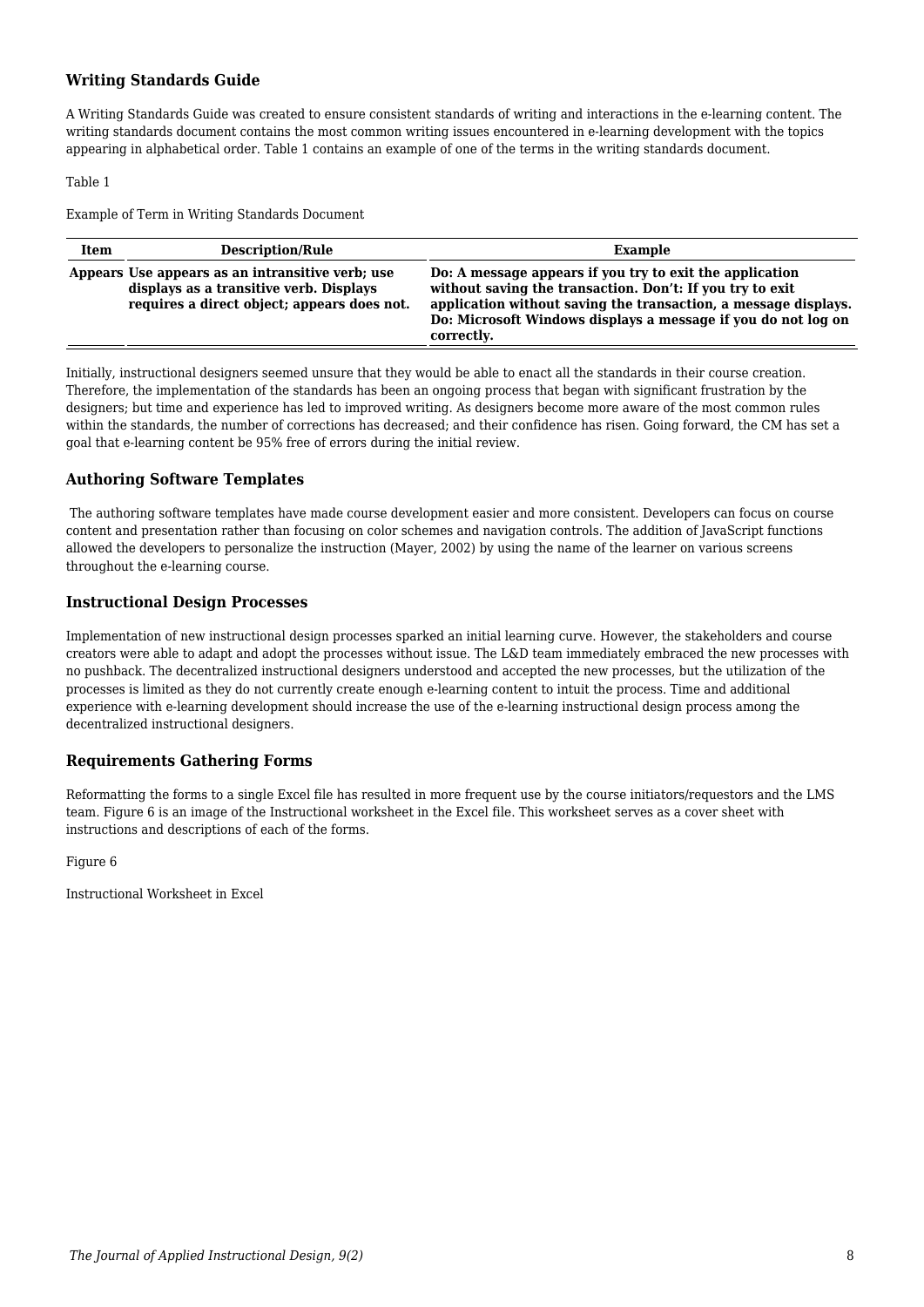| ⊿  | А                                               | в                         |                              | D                                                                                 | E | F | G | н |  |
|----|-------------------------------------------------|---------------------------|------------------------------|-----------------------------------------------------------------------------------|---|---|---|---|--|
| 1  |                                                 |                           |                              |                                                                                   |   |   |   |   |  |
| 2  | <b>Instructions and Form Descriptions</b>       |                           |                              |                                                                                   |   |   |   |   |  |
| 3  |                                                 |                           |                              |                                                                                   |   |   |   |   |  |
| 4  | <b>Purpose:</b>                                 |                           |                              | This file contains multiple worksheets that are used to create and maintain       |   |   |   |   |  |
| 5  |                                                 |                           |                              | training content in the LMS. The appropriate forms must be completed before       |   |   |   |   |  |
| 6  |                                                 |                           |                              | any course or assignment is created in the LMS. Below are instructions and        |   |   |   |   |  |
| 7  |                                                 |                           | descriptions of each form.   |                                                                                   |   |   |   |   |  |
| 8  |                                                 |                           |                              |                                                                                   |   |   |   |   |  |
| 9  | <b>Instructions:</b>                            |                           |                              | Each worksheet contains a specific form containing required information on        |   |   |   |   |  |
| 10 |                                                 |                           |                              | the desired training. The fields in red are required, while the field in black    |   |   |   |   |  |
| 11 |                                                 |                           |                              | are optional. All of the required forms must be completed for the training to     |   |   |   |   |  |
| 12 |                                                 |                           | be made available.           |                                                                                   |   |   |   |   |  |
| 13 |                                                 |                           |                              |                                                                                   |   |   |   |   |  |
| 14 | <b>Descriptions: 1. Course Creation Request</b> |                           |                              |                                                                                   |   |   |   |   |  |
| 15 |                                                 |                           |                              | This form is required for ALL new training courses or content to be added to      |   |   |   |   |  |
| 16 |                                                 |                           |                              | the LMS. There are fields on this forms for Requestor Information,                |   |   |   |   |  |
| 17 |                                                 |                           |                              | Course/Content Information and Course Settings.                                   |   |   |   |   |  |
| 18 |                                                 |                           |                              |                                                                                   |   |   |   |   |  |
| 19 |                                                 | <b>2. Section Request</b> |                              |                                                                                   |   |   |   |   |  |
| 20 |                                                 |                           |                              | This form is only required for Classroom and Webinar training. Details about the  |   |   |   |   |  |
| 21 |                                                 |                           |                              | initial classroom/webinar course are added to the LMS using the Course            |   |   |   |   |  |
| 22 |                                                 |                           |                              | Creation Request form. Specific times, dates, and locations for the trainings are |   |   |   |   |  |
| 23 |                                                 |                           |                              | added using the Training Section Request form.                                    |   |   |   |   |  |
| 24 |                                                 |                           |                              |                                                                                   |   |   |   |   |  |
| 25 |                                                 |                           | <b>3. Assignment Request</b> |                                                                                   |   |   |   |   |  |
| 26 |                                                 |                           |                              | This form is required for any training content that is to be directly assigned to |   |   |   |   |  |
| 27 |                                                 |                           |                              | a group. The learners must be active in the LMS to receive the assignment.        |   |   |   |   |  |
| 28 |                                                 |                           |                              |                                                                                   |   |   |   |   |  |
| 29 |                                                 |                           |                              | Some of the required information on this form can be completed by the             |   |   |   |   |  |
| 30 |                                                 |                           |                              | requestor, but direct contact with the LMS Team will ensure the assignment is     |   |   |   |   |  |
| 31 |                                                 |                           |                              | compiled in an accurate manner.                                                   |   |   |   |   |  |
| 32 |                                                 |                           |                              |                                                                                   |   |   |   |   |  |
| 33 |                                                 |                           |                              | An assignment from the LMS can be new or existing training content.               |   |   |   |   |  |
| 34 |                                                 |                           |                              |                                                                                   |   |   |   |   |  |

Figure 7 contains a partial image of the Course Creation Request form with additional instructions to the right of each field.

Figure 7

Course Creation Request Form in Excel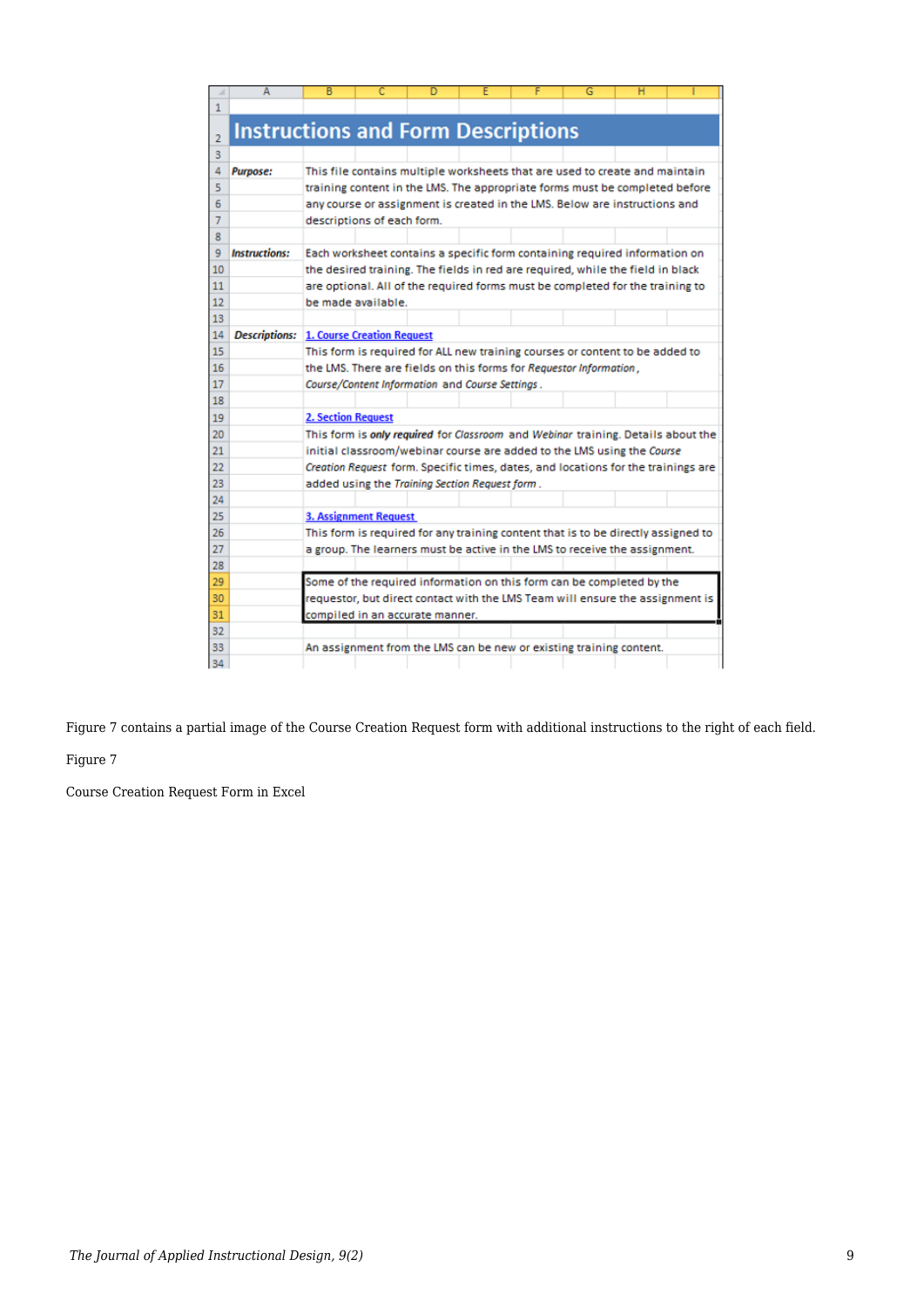| <b>Course Creation Request</b> |                                                                                                                                                                                                                                                           |  |  |  |                   |                                                                                        |  |
|--------------------------------|-----------------------------------------------------------------------------------------------------------------------------------------------------------------------------------------------------------------------------------------------------------|--|--|--|-------------------|----------------------------------------------------------------------------------------|--|
| <b>Directions:</b>             | This form is used to request the creation of new training materials in the<br>The requestor must complete ALL of the fields in the Requestor Information<br>and Course Information sections.<br>The Course Settinas section is completed by the LMS Team. |  |  |  |                   |                                                                                        |  |
| Submit to:                     |                                                                                                                                                                                                                                                           |  |  |  |                   |                                                                                        |  |
| <b>Requestor Information</b>   |                                                                                                                                                                                                                                                           |  |  |  |                   |                                                                                        |  |
| Department/Location:           |                                                                                                                                                                                                                                                           |  |  |  |                   |                                                                                        |  |
| <b>Date of Request:</b>        |                                                                                                                                                                                                                                                           |  |  |  |                   |                                                                                        |  |
| <b>Contact Name:</b>           |                                                                                                                                                                                                                                                           |  |  |  |                   |                                                                                        |  |
| <b>Contact Phone:</b>          |                                                                                                                                                                                                                                                           |  |  |  |                   |                                                                                        |  |
| <b>Contact Email:</b>          |                                                                                                                                                                                                                                                           |  |  |  |                   |                                                                                        |  |
| <b>Course Information</b>      |                                                                                                                                                                                                                                                           |  |  |  |                   |                                                                                        |  |
| <b>Course Type:</b>            |                                                                                                                                                                                                                                                           |  |  |  | Video, PDF, Other | Online, Classroom, Webinar,                                                            |  |
| <b>Course Title:</b>           |                                                                                                                                                                                                                                                           |  |  |  | appear in the LMS | Title of the course as it will                                                         |  |
| Keywords:                      |                                                                                                                                                                                                                                                           |  |  |  |                   | Terms that can be used to<br>search for the course.                                    |  |
| <b>Course Description:</b>     |                                                                                                                                                                                                                                                           |  |  |  | sentences.        | Description of the course<br>content that will be visible in<br>the LMS. Typically 1-3 |  |
|                                |                                                                                                                                                                                                                                                           |  |  |  |                   |                                                                                        |  |
|                                |                                                                                                                                                                                                                                                           |  |  |  |                   |                                                                                        |  |

Figure 8 contains a partial image of the Section Request form with additional instructions to the right of each field.

Figure 8

Section Request Form in Excel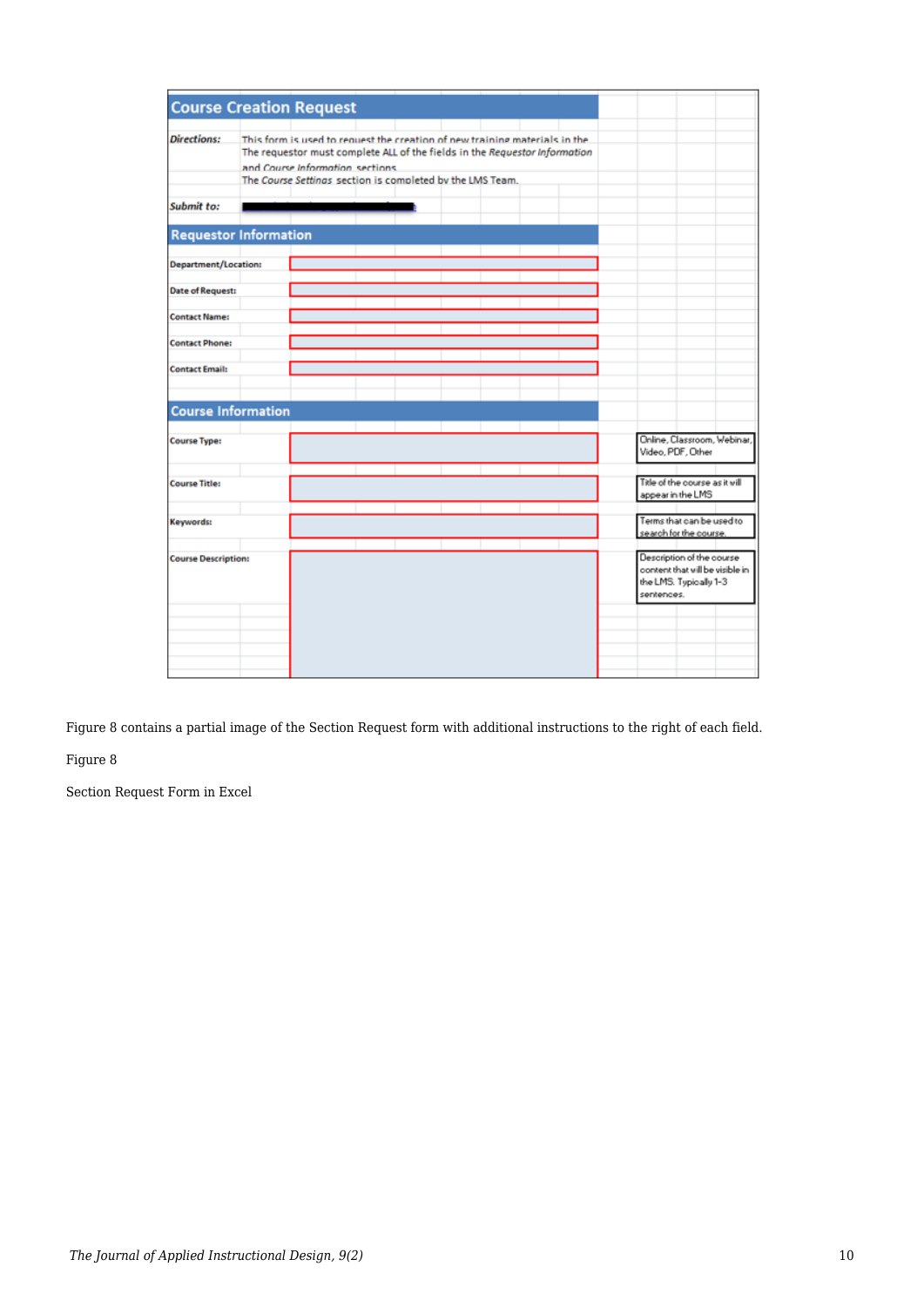| <b>Section Request</b>                                               |                      |                                   |               |                                                                        |  |  |                             |  |
|----------------------------------------------------------------------|----------------------|-----------------------------------|---------------|------------------------------------------------------------------------|--|--|-----------------------------|--|
|                                                                      |                      |                                   |               |                                                                        |  |  |                             |  |
| <b>Directions:</b>                                                   |                      |                                   |               | This form is used to request the creation of sections for a classroom  |  |  |                             |  |
|                                                                      |                      |                                   |               |                                                                        |  |  |                             |  |
|                                                                      | training or webinar. |                                   |               |                                                                        |  |  |                             |  |
|                                                                      |                      |                                   |               | The requestor must complete all of the RED fields in each section. The |  |  |                             |  |
|                                                                      |                      | <b>BLACK</b> fields are optional. |               |                                                                        |  |  |                             |  |
|                                                                      |                      |                                   |               |                                                                        |  |  |                             |  |
| Submit to:                                                           |                      | thecompass@                       | <b>R</b> .com | (at least two (2) weeks prior to class date)                           |  |  |                             |  |
|                                                                      |                      |                                   |               |                                                                        |  |  |                             |  |
|                                                                      |                      |                                   |               |                                                                        |  |  |                             |  |
| <b>Requestor Information</b>                                         |                      |                                   |               |                                                                        |  |  |                             |  |
|                                                                      |                      |                                   |               |                                                                        |  |  |                             |  |
| <b>Department/Location:</b>                                          |                      |                                   |               |                                                                        |  |  |                             |  |
|                                                                      |                      |                                   |               |                                                                        |  |  |                             |  |
| <b>Date of Request:</b>                                              |                      |                                   |               |                                                                        |  |  |                             |  |
|                                                                      |                      |                                   |               |                                                                        |  |  |                             |  |
| <b>Contact Name:</b>                                                 |                      |                                   |               |                                                                        |  |  |                             |  |
|                                                                      |                      |                                   |               |                                                                        |  |  |                             |  |
| <b>Contact Phone:</b>                                                |                      |                                   |               |                                                                        |  |  |                             |  |
|                                                                      |                      |                                   |               |                                                                        |  |  |                             |  |
| <b>Contact Email:</b>                                                |                      |                                   |               |                                                                        |  |  |                             |  |
|                                                                      |                      |                                   |               |                                                                        |  |  |                             |  |
|                                                                      |                      |                                   |               |                                                                        |  |  |                             |  |
| <b>Course Information</b>                                            |                      |                                   |               |                                                                        |  |  |                             |  |
|                                                                      |                      |                                   |               |                                                                        |  |  |                             |  |
|                                                                      |                      |                                   |               |                                                                        |  |  |                             |  |
| <b>Course Title:</b>                                                 |                      |                                   |               |                                                                        |  |  | Title of the course as it   |  |
|                                                                      |                      |                                   |               |                                                                        |  |  | appears in the LMS          |  |
|                                                                      |                      |                                   |               |                                                                        |  |  |                             |  |
| <b>Class Date:</b>                                                   |                      |                                   |               | <b>Class Time</b>                                                      |  |  | Date and Time Zone when     |  |
|                                                                      |                      |                                   |               | Zone:                                                                  |  |  | the class will be conducted |  |
|                                                                      |                      |                                   |               |                                                                        |  |  |                             |  |
| <b>Class Start</b>                                                   |                      |                                   |               | <b>Class End</b>                                                       |  |  | Start and End times for the |  |
| <b>Time:</b>                                                         |                      |                                   |               | <b>Time:</b>                                                           |  |  | class                       |  |
|                                                                      |                      |                                   |               |                                                                        |  |  |                             |  |
| Minimum# of                                                          |                      |                                   |               | Minimum#of                                                             |  |  | Mimimum and Maximum         |  |
| Students:                                                            |                      |                                   |               | Students:                                                              |  |  | number of students          |  |
|                                                                      |                      |                                   |               |                                                                        |  |  | allowed in the class        |  |
|                                                                      |                      |                                   |               |                                                                        |  |  |                             |  |
| Automatically cancel class if minimum number of students is not met? |                      |                                   |               |                                                                        |  |  |                             |  |
|                                                                      |                      |                                   |               |                                                                        |  |  |                             |  |
| <b>Registration</b>                                                  |                      |                                   |               |                                                                        |  |  | The last date allowed for   |  |
| <b>Cut Off Date:</b>                                                 |                      |                                   |               |                                                                        |  |  |                             |  |
|                                                                      |                      |                                   |               |                                                                        |  |  | registration                |  |

Figure 9 contains a partial image of the Assignment Request form with additional instructions to the right of each field.

Figure 9

Assignment Request Form in Excel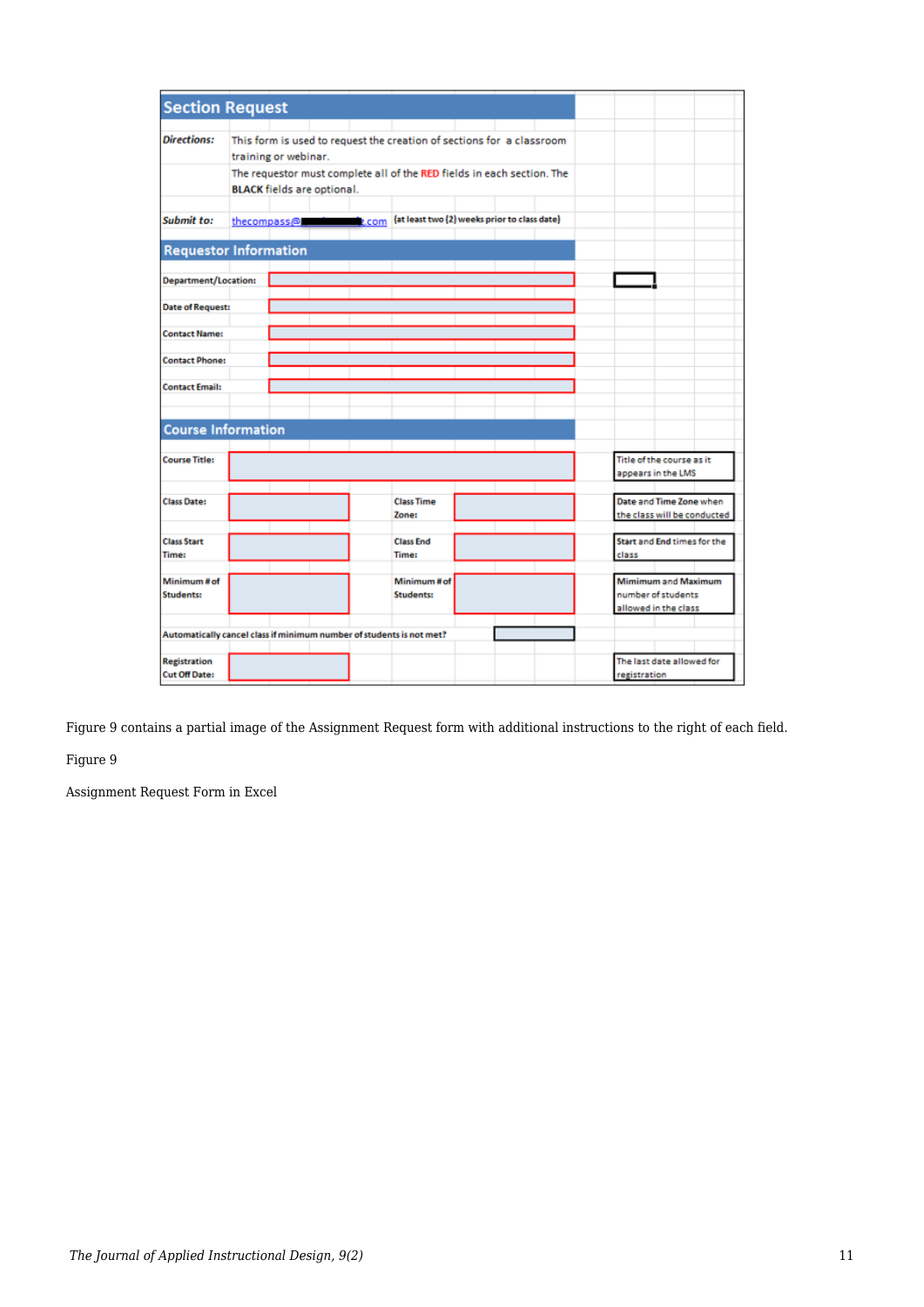| <b>Assignment Request</b>                                                      |                                |                                                                    |                                    |                       |                                       |  |                  |                               |                                                                                |  |
|--------------------------------------------------------------------------------|--------------------------------|--------------------------------------------------------------------|------------------------------------|-----------------------|---------------------------------------|--|------------------|-------------------------------|--------------------------------------------------------------------------------|--|
|                                                                                |                                |                                                                    |                                    |                       |                                       |  |                  |                               |                                                                                |  |
| Directions: This form is used to request the creation of a training assignment |                                |                                                                    |                                    |                       |                                       |  |                  |                               |                                                                                |  |
|                                                                                |                                | within the LMS. An assignment can be one or more activities.       |                                    |                       |                                       |  |                  |                               |                                                                                |  |
|                                                                                |                                | The requestor must complete all of the RED fields in each section. |                                    |                       |                                       |  |                  |                               |                                                                                |  |
|                                                                                | The BLACK fields are optional. |                                                                    |                                    |                       |                                       |  |                  |                               |                                                                                |  |
| Submit to: thecompass@                                                         |                                | z.com                                                              |                                    |                       | (at least four (4) weeks prior to the |  |                  |                               |                                                                                |  |
|                                                                                |                                |                                                                    |                                    |                       | date the training to be assigned)     |  |                  |                               |                                                                                |  |
| <b>Assignment Information</b>                                                  |                                |                                                                    |                                    |                       |                                       |  |                  |                               |                                                                                |  |
| <b>Training Assignment:</b>                                                    |                                |                                                                    |                                    |                       |                                       |  |                  | Brief description of training |                                                                                |  |
|                                                                                |                                |                                                                    |                                    |                       |                                       |  | assignment       |                               |                                                                                |  |
|                                                                                |                                |                                                                    |                                    |                       |                                       |  |                  |                               |                                                                                |  |
| <b>Comments:</b>                                                               |                                |                                                                    |                                    |                       |                                       |  | this assignment. |                               | Add any additional comments about                                              |  |
| Date training is to be                                                         |                                |                                                                    |                                    | Does this training    |                                       |  |                  |                               | Date the learner is to begin the                                               |  |
| assigned:                                                                      |                                |                                                                    | recur?                             |                       |                                       |  | assignment       |                               |                                                                                |  |
|                                                                                |                                |                                                                    | If yes, date the<br>assigned?      | training is to be re- |                                       |  | assigned?        |                               | If the training recurs on a regular basis,<br>when should the training be re-  |  |
| Date training is to be<br>completed:                                           |                                |                                                                    | Is training<br>completion<br>date? | allowed after this    |                                       |  | after this date? |                               | When is the training to be completed?<br>Can the learner complete the training |  |
| Audience/Group to                                                              |                                |                                                                    |                                    |                       |                                       |  |                  |                               | Identify the target audience for this                                          |  |
| receive assignment:                                                            |                                |                                                                    |                                    |                       |                                       |  |                  |                               | assignment by the specified criteria.                                          |  |
| Other:                                                                         |                                |                                                                    |                                    |                       |                                       |  |                  |                               |                                                                                |  |

#### **Training Evaluation**

Training for the decentralized instructional designers was well received and appeared productive at the time. However, because these instructional designers do not currently create e-learning on a regular basis, refresher training may be required in the future. An evaluation of the e-learning training program was performed by the CM using the e-learning Maturity Model. Table 2 contains the results of the evaluation.

#### Table 2

#### eMM Evaluation

| <b>Measures</b>           | Level 1 Initial | Level 2 Planned | <b>Level 3 Defined</b> | <b>Level 4 Managed</b> | Level 5 Optimized |
|---------------------------|-----------------|-----------------|------------------------|------------------------|-------------------|
| <b>Student Learning X</b> |                 |                 |                        |                        |                   |
| Resource Creation X       |                 |                 |                        |                        |                   |
| Project Support           | X               |                 |                        |                        |                   |
| Organization              |                 |                 |                        |                        |                   |

Student Learning reached level 2 maturity because the learner needs have been identified, but there is still not a formal strategy in place for future Needs Analyses. Resource Creation achieved level 3 maturity because there are policies in place to protect the intellectual property, but there is no system to properly catalog and reuse the intellectual property. Project Support was a level 3 maturity because the standards, templates and processes are in place but not fully adopted across Company A yet. Organization was a level 2 maturity because the company as whole has not developed an organizational vision for e-learning training. The L&D team has plans to market e-learning and LMS to the organization to increase this maturity level.

### **Conclusions**

The purpose of this project was to standardize e-learning instructional design processes/tools and implement an e-learning training program to introduce new processes/tool to a decentralized instructional design team. Standardization of process/tools was sought to enhance the flow and cognitive efficiency of e-learning programs across the organization despite a decentralized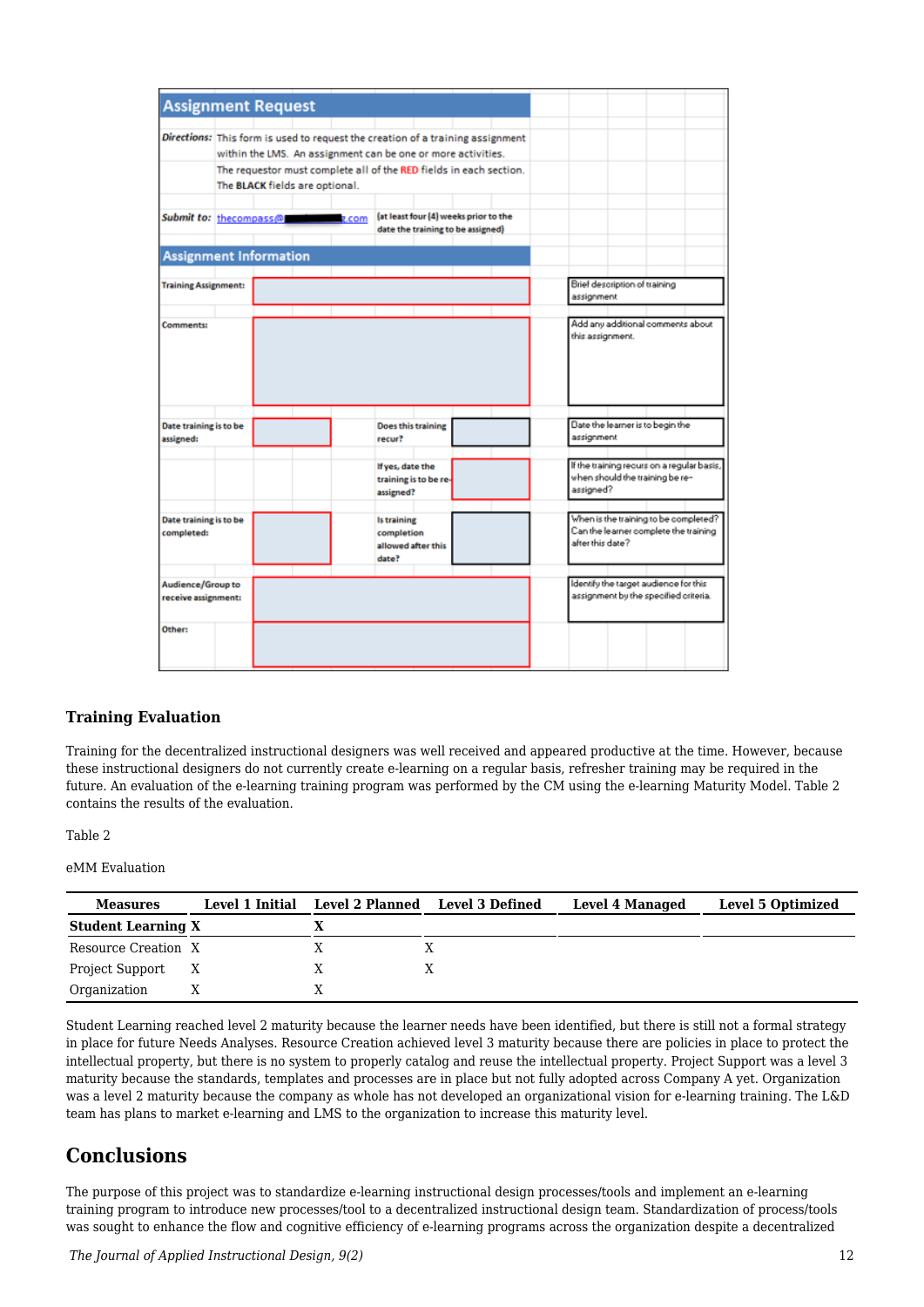instructional design team. The new program included five sets of deliverables: authoring software templates, writing standards, requirements gathering forms, e-learning instructional design process, and training on the components of the program. These deliverables established necessary standards and structure where none existed previously. However, 11 months after initiating this project, the full functionality of these deliverables has yet to be realized. With the progression of time and experience using the new tools in the context of the ADDIE instructional design model, the L&D team and decentralized instructional designers should become more adept in the use of the new standardized processes and tools, advancing the maturity of the e-learning program at Company A.

### **References**

- Clark, R.C., & Meyer, R.E. (2016). *E-learning and the science of instruction: Proven guidelines for consumers and designers of multimedia learning* (4th ed.). Hoboken, NJ: John Wiley & Sons, Inc.
- Davis, R., & Wong, D. (2007). Conceptualizing and measuring the optimal experience of the e-learning environment. *Decision Sciences Journal of Innovative Education*, *5*(1), 97–126.
- Kirschner, P. (2002). Cognitive load theory: Implication of cognitive load theory on the design of learning. *Learning and Instruction, 12,* 1–10.
- Klein, J.D., & Kelly, W.Q. (2018). Competencies for instructional designers: A view from employers. *Performance Improvement Quarterly, 31*(3), 225–247.
- Marshall, S. (2001). Improving the quality of e-learning: Lessons from the eMM. *Journal of Computer Assisted Learning*, *28*(1), 65–78. doi: 10.1111/j.1365-2729.2011.00443.x
- Marshall, S., & Mitchell, G. (2002, December). An e-learning maturity model. In *Proceedings of the 19th Annual Conference of the Australian Society for Computers in Learning in Tertiary Education, Auckland, New Zealand*.
- Mayer, R.E. (2002). Multimedia learning. *The Annual Report of Educational Psychology in Japan*, *41*, 27–29.
- Mayer, R.E. (2003). The promise of multimedia learning: Using the same instructional design methods across different media. *Learning and Instruction*, *13*, 125–139.
- Mayer, R.E. & Moreno, R. (2003). Nine ways to reduce cognitive load in multimedia learning. *Education Psychologist*, *38*(1), 43–52.
- Miller, G. (1956). [The magical number seven, plus or minus two: Some limits on our capacity for processing information.](http://www.musanim.com/miller1956/) *Psychological Review*, *63*, 81–97.
- Paas, F., Renkl, A., & Sweller, J. (2003). Cognitive load theory and instructional design: Recent developments. *Educational Psychologist*, *38*(1), 1–4.
- Paulk, M.C., Curtis, B., Chrissis, M.B., & Weber, C.V. (1993). Capability maturity model, version 1.1. *IEEE software*, *10*(4), 18–27.
- Robinson, S. (2017, September 27). *E-learning is on the rise–How can organizations get the most out of it?* Retrieved from <https://www.td.org/insights/e-learning-is-on-the-risehow-can-organizations-get-the-most-out-of-it>
- Schlegel, M.J. (1995). *A handbook of instructional and training program design*. ERIC Document Reproduction Service ED383281.
- Sorden, S. (2005). A cognitive approach to instructional design for multimedia learning. Santa Rosa, CA*: Informing Science Journal*, *8,* 263–279.
- Sweller, J., van Merrienboer, J. & Paas, F. (1998). Cognitive architecture and instructional design. *Educational Psychology Review*, *10*(3), 251–296.